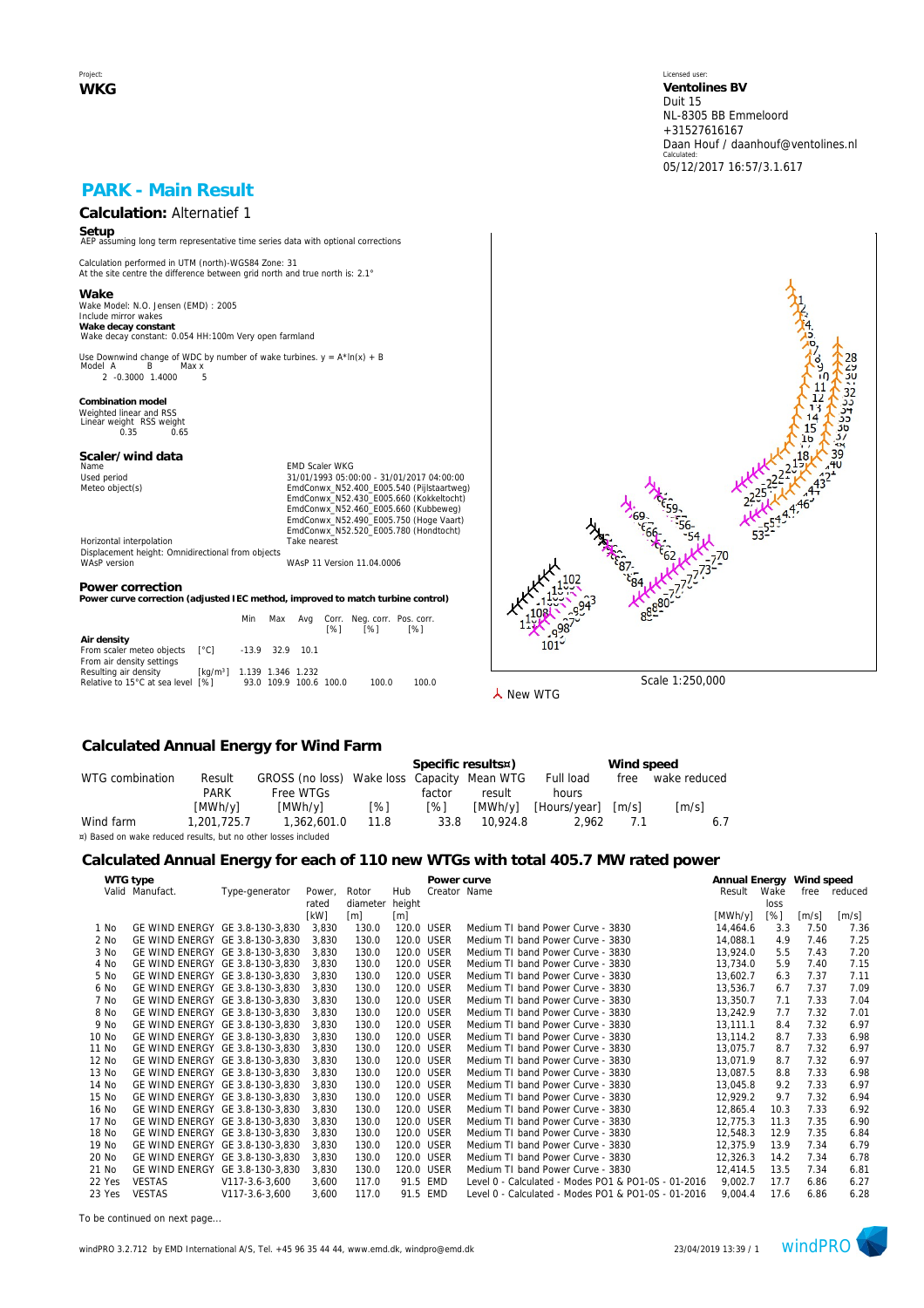#### Licensed user: **Ventolines BV**  Duit 15 NL-8305 BB Emmeloord +31527616167 Daan Houf / daanhouf@ventolines.nl Calculated: 05/12/2017 16:57/3.1.617

## **PARK - Main Result Calculation:** Alternatief 1

|                  | continued from previous page                                       |                                  |                |                        |            |                          |                                                                                                            |                          |              |              |              |
|------------------|--------------------------------------------------------------------|----------------------------------|----------------|------------------------|------------|--------------------------|------------------------------------------------------------------------------------------------------------|--------------------------|--------------|--------------|--------------|
|                  | WTG type                                                           |                                  |                |                        |            | Power curve              |                                                                                                            | Annual Energy Wind speed |              |              |              |
|                  | Valid Manufact.                                                    | Type-generator                   | Power,         | Rotor                  | Hub        | Creator Name             |                                                                                                            | Result                   | Wake         | free         | reduced      |
|                  |                                                                    |                                  | rated<br>[kW]  | diameter height<br>[m] | [m]        |                          |                                                                                                            | [MWh/y]                  | loss<br>[%]  | [m/s]        | [m/s]        |
| 24 Yes           | <b>VESTAS</b>                                                      | V117-3.6-3,600                   | 3,600          | 117.0                  |            | 91.5 EMD                 | Level 0 - Calculated - Modes PO1 & PO1-0S - 01-2016                                                        | 9,086.3                  | 17.2         | 6.87         | 6.31         |
| 25 Yes           | <b>VESTAS</b>                                                      | V117-3.6-3,600                   | 3,600          | 117.0                  |            | 91.5 EMD                 | Level 0 - Calculated - Modes PO1 & PO1-0S - 01-2016                                                        | 9,148.5                  | 16.6         | 6.87         | 6.33         |
| 26 Yes           | <b>VESTAS</b>                                                      | V117-3.6-3,600                   | 3,600          | 117.0                  |            | 91.5 EMD                 | Level 0 - Calculated - Modes PO1 & PO1-0S - 01-2016                                                        | 9,263.6                  | 15.3         | 6.86         | 6.37         |
| 27 Yes           | <b>VESTAS</b>                                                      | V117-3.6-3,600                   | 3,600          | 117.0                  |            | 91.5 EMD                 | Level 0 - Calculated - Modes PO1 & PO1-0S - 01-2016                                                        | 9,822.9                  | 9.2          | 6.83         | 6.53         |
| 28 No            | GE WIND ENERGY GE 3.8-130-3,830                                    |                                  | 3,830          | 130.0                  | 120.0 USER |                          | Medium TI band Power Curve - 3830                                                                          | 13,292.1                 | 8.5          | 7.38         | 7.05         |
| 29 No            | GE WIND ENERGY GE 3.8-130-3,830                                    |                                  | 3,830          | 130.0                  |            | 120.0 USER               | Medium TI band Power Curve - 3830                                                                          | 13,111.8                 | 9.8          | 7.38         | 6.99         |
| 30 No            |                                                                    | GE WIND ENERGY GE 3.8-130-3,830  | 3,830          | 130.0                  |            | 120.0 USER               | Medium TI band Power Curve - 3830                                                                          | 13,020.5                 | 10.1         | 7.37         | 6.96         |
| 31 No            | GE WIND ENERGY GE 3.8-130-3,830                                    |                                  | 3,830          | 130.0                  |            | 120.0 USER               | Medium TI band Power Curve - 3830                                                                          | 12,952.5                 | 10.5         | 7.37         | 6.95         |
| 32 No<br>33 No   | GE WIND ENERGY GE 3.8-130-3,830<br>GE WIND ENERGY GE 3.8-130-3,830 |                                  | 3,830<br>3,830 | 130.0<br>130.0         |            | 120.0 USER<br>120.0 USER | Medium TI band Power Curve - 3830<br>Medium TI band Power Curve - 3830                                     | 12,854.3<br>12,936.0     | 10.9<br>11.0 | 7.35<br>7.38 | 6.92<br>6.94 |
| 34 No            | GE WIND ENERGY GE 3.8-130-3,830                                    |                                  | 3,830          | 130.0                  |            | 120.0 USER               | Medium TI band Power Curve - 3830                                                                          | 12,934.5                 | 11.0         | 7.39         | 6.94         |
| 35 No            | GE WIND ENERGY GE 3.8-130-3,830                                    |                                  | 3,830          | 130.0                  |            | 120.0 USER               | Medium TI band Power Curve - 3830                                                                          | 12,926.9                 | 10.8         | 7.37         | 6.94         |
| 36 No            | GE WIND ENERGY GE 3.8-130-3,830                                    |                                  | 3,830          | 130.0                  |            | 120.0 USER               | Medium TI band Power Curve - 3830                                                                          | 12,995.9                 | 10.5         | 7.38         | 6.96         |
| 37 No            | GE WIND ENERGY GE 3.8-130-3,830                                    |                                  | 3,830          | 130.0                  |            | 120.0 USER               | Medium TI band Power Curve - 3830                                                                          | 13,029.9                 | 10.4         | 7.39         | 6.97         |
| 38 No            | GE WIND ENERGY GE 3.8-130-3,830                                    |                                  | 3,830          | 130.0                  |            | 120.0 USER               | Medium TI band Power Curve - 3830                                                                          | 12,999.2                 | 10.5         | 7.38         | 6.96         |
| 39 No            | GE WIND ENERGY GE 3.8-130-3,830                                    |                                  | 3,830          | 130.0                  |            | 120.0 USER               | Medium TI band Power Curve - 3830                                                                          | 12,888.7                 | 10.9         | 7.37         | 6.92         |
| 40 No            | GE WIND ENERGY GE 3.8-130-3,830                                    |                                  | 3,830          | 130.0                  |            | 120.0 USER               | Medium TI band Power Curve - 3830                                                                          | 12,599.8                 | 13.1         | 7.37         | 6.85         |
| 41 No            | GE WIND ENERGY GE 3.8-130-3,830                                    |                                  | 3,830          | 130.0                  |            | 120.0 USER               | Medium TI band Power Curve - 3830                                                                          | 12,487.3                 | 13.8         | 7.37<br>7.38 | 6.82         |
| 42 No<br>43 No   | GE WIND ENERGY GE 3.8-130-3,830<br>GE WIND ENERGY GE 3.8-130-3,830 |                                  | 3,830<br>3,830 | 130.0<br>130.0         |            | 120.0 USER<br>120.0 USER | Medium TI band Power Curve - 3830<br>Medium TI band Power Curve - 3830                                     | 12,502.7<br>12,516.8     | 13.8<br>13.6 | 7.37         | 6.83<br>6.83 |
| 44 No            | GE WIND ENERGY GE 3.8-130-3,830                                    |                                  | 3,830          | 130.0                  |            | 120.0 USER               | Medium TI band Power Curve - 3830                                                                          | 12,560.4                 | 13.2         | 7.37         | 6.84         |
| 45 No            | GE WIND ENERGY GE 3.8-130-3,830                                    |                                  | 3,830          | 130.0                  |            | 120.0 USER               | Medium TI band Power Curve - 3830                                                                          | 12,617.1                 | 12.8         | 7.37         | 6.86         |
| 46 No            | GE WIND ENERGY GE 3.8-130-3,830                                    |                                  | 3,830          | 130.0                  |            | 120.0 USER               | Medium TI band Power Curve - 3830                                                                          | 12,617.3                 | 12.6         | 7.36         | 6.85         |
| 47 No            | GE WIND ENERGY GE 3.8-130-3,830                                    |                                  | 3,830          | 130.0                  |            | 120.0 USER               | Medium TI band Power Curve - 3830                                                                          | 12,594.4                 | 12.9         | 7.37         | 6.85         |
| 48 No            | GE WIND ENERGY GE 3.8-130-3,830                                    |                                  | 3,830          | 130.0                  | 120.0 USER |                          | Medium TI band Power Curve - 3830                                                                          | 12,726.1                 | 11.9         | 7.36         | 6.89         |
| 49 Yes           | <b>VESTAS</b>                                                      | V117-3.6-3,600                   | 3,600          | 117.0                  |            | 91.5 EMD                 | Level 0 - Calculated - Modes PO1 & PO1-0S - 01-2016                                                        | 9,169.3                  | 16.3         | 6.87         | 6.32         |
| 50 Yes           | <b>VESTAS</b>                                                      | V117-3.6-3,600                   | 3,600          | 117.0                  |            | 91.5 EMD                 | Level 0 - Calculated - Modes PO1 & PO1-0S - 01-2016                                                        | 9.187.0                  | 16.3         | 6.88         | 6.32         |
| 51 Yes           | <b>VESTAS</b>                                                      | V117-3.6-3,600                   | 3,600          | 117.0                  |            | 91.5 EMD                 | Level 0 - Calculated - Modes PO1 & PO1-0S - 01-2016                                                        | 9,234.0<br>9.396.6       | 15.7         | 6.87         | 6.34         |
| 52 Yes<br>53 Yes | <b>VESTAS</b><br><b>VESTAS</b>                                     | V117-3.6-3,600<br>V117-3.6-3,600 | 3,600<br>3,600 | 117.0<br>117.0         |            | 91.5 EMD<br>91.5 EMD     | Level 0 - Calculated - Modes PO1 & PO1-0S - 01-2016<br>Level 0 - Calculated - Modes PO1 & PO1-0S - 01-2016 | 10.199.2                 | 14.4<br>7.9  | 6.88<br>6.91 | 6.39<br>6.63 |
| 54 Yes           | <b>VESTAS</b>                                                      | V117-3.6-3,600                   | 3,600          | 117.0                  |            | 91.5 EMD                 | Level 0 - Calculated - Modes PO1 & PO1-0S - 01-2016                                                        | 9,714.6                  | 12.4         | 6.91         | 6.50         |
| 55 Yes           | <b>VESTAS</b>                                                      | V117-3.6-3,600                   | 3,600          | 117.0                  |            | 91.5 EMD                 | Level 0 - Calculated - Modes PO1 & PO1-0S - 01-2016                                                        | 9,493.6                  | 14.3         | 6.91         | 6.44         |
| <b>56 Yes</b>    | <b>VESTAS</b>                                                      | V117-3.6-3,600                   | 3,600          | 117.0                  |            | 91.5 EMD                 | Level 0 - Calculated - Modes PO1 & PO1-0S - 01-2016                                                        | 9.445.1                  | 14.7         | 6.91         | 6.42         |
| 57 Yes           | <b>VESTAS</b>                                                      | V117-3.6-3,600                   | 3,600          | 117.0                  |            | 91.5 EMD                 | Level 0 - Calculated - Modes PO1 & PO1-0S - 01-2016                                                        | 9,554.1                  | 14.4         | 6.94         | 6.46         |
| 58 Yes           | <b>VESTAS</b>                                                      | V117-3.6-3,600                   | 3,600          | 117.0                  |            | 91.5 EMD                 | Level 0 - Calculated - Modes PO1 & PO1-0S - 01-2016                                                        | 9,524.1                  | 14.1         | 6.91         | 6.45         |
| 59 Yes           | <b>VESTAS</b>                                                      | V117-3.6-3,600                   | 3,600          | 117.0                  |            | 91.5 EMD                 | Level 0 - Calculated - Modes PO1 & PO1-0S - 01-2016                                                        | 9,639.6                  | 13.6         | 6.93         | 6.49         |
| 60 Yes           | <b>VESTAS</b>                                                      | V117-3.6-3,600                   | 3,600          | 117.0                  |            | 91.5 EMD                 | Level 0 - Calculated - Modes PO1 & PO1-0S - 01-2016                                                        | 9,719.2                  | 12.6         | 6.92         | 6.51         |
| 61 Yes           | <b>VESTAS</b>                                                      | V117-3.6-3,600                   | 3,600          | 117.0                  |            | 91.5 EMD                 | Level 0 - Calculated - Modes PO1 & PO1-0S - 01-2016                                                        | 10,102.0                 | 9.1          | 6.92         | 6.64         |
| 62 Yes<br>63 Yes | <b>VESTAS</b><br><b>VESTAS</b>                                     | V117-3.6-3,600<br>V117-3.6-3,600 | 3,600<br>3,600 | 117.0<br>117.0         |            | 91.5 EMD<br>91.5 EMD     | Level 0 - Calculated - Modes PO1 & PO1-0S - 01-2016<br>Level 0 - Calculated - Modes PO1 & PO1-0S - 01-2016 | 9,811.7<br>9,568.6       | 11.9<br>13.6 | 6.92<br>6.91 | 6.52<br>6.45 |
| 64 Yes           | <b>VESTAS</b>                                                      | V117-3.6-3,600                   | 3,600          | 117.0                  |            | 91.5 EMD                 | Level 0 - Calculated - Modes PO1 & PO1-0S - 01-2016                                                        | 9,586.6                  | 14.0         | 6.93         | 6.46         |
| 65 Yes           | <b>VESTAS</b>                                                      | V117-3.6-3,600                   | 3,600          | 117.0                  |            | 91.5 EMD                 | Level 0 - Calculated - Modes PO1 & PO1-0S - 01-2016                                                        | 9,584.7                  | 14.0         | 6.93         | 6.46         |
| 66 Yes           | <b>VESTAS</b>                                                      | V117-3.6-3,600                   | 3,600          | 117.0                  |            | 91.5 EMD                 | Level 0 - Calculated - Modes PO1 & PO1-0S - 01-2016                                                        | 9,612.8                  | 13.7         | 6.93         | 6.47         |
| 67 Yes           | <b>VESTAS</b>                                                      | V117-3.6-3,600                   | 3,600          | 117.0                  |            | 91.5 EMD                 | Level 0 - Calculated - Modes PO1 & PO1-0S - 01-2016                                                        | 9,653.1                  | 13.4         | 6.93         | 6.48         |
| 68 Yes           | <b>VESTAS</b>                                                      | V117-3.6-3,600                   | 3,600          | 117.0                  |            | 91.5 EMD                 | Level 0 - Calculated - Modes PO1 & PO1-0S - 01-2016                                                        | 9,663.3                  | 12.5         | 6.90         | 6.49         |
| 69 Yes           | <b>VESTAS</b>                                                      | V117-3.6-3,600                   | 3,600          | 117.0                  |            | 91.5 EMD                 | Level 0 - Calculated - Modes PO1 & PO1-0S - 01-2016                                                        | 10,039.9                 | 9.3          | 6.91         | 6.61         |
| 70 Yes           | <b>VESTAS</b>                                                      | V117-3.6-3,600                   | 3,600          | 117.0                  |            | 91.5 EMD                 | Level 0 - Calculated - Modes PO1 & PO1-0S - 01-2016                                                        | 9,512.0                  | 14.8         | 6.93         | 6.45         |
| 71 Yes<br>72 Yes | <b>VESTAS</b><br><b>VESTAS</b>                                     | V117-3.6-3,600<br>V117-3.6-3,600 | 3,600<br>3,600 | 117.0<br>117.0         |            | 91.5 EMD<br>91.5 EMD     | Level 0 - Calculated - Modes PO1 & PO1-0S - 01-2016<br>Level 0 - Calculated - Modes PO1 & PO1-0S - 01-2016 | 9,447.0<br>9,493.8       | 15.8<br>15.5 | 6.95<br>6.95 | 6.42<br>6.43 |
| 73 Yes           | <b>VESTAS</b>                                                      | V117-3.6-3,600                   | 3,600          | 117.0                  |            | 91.5 EMD                 | Level 0 - Calculated - Modes PO1 & PO1-0S - 01-2016                                                        | 9,511.8                  | 15.2         | 6.95         | 6.43         |
| 74 Yes           | <b>VESTAS</b>                                                      | V117-3.6-3,600                   | 3,600          | 117.0                  |            | 91.5 EMD                 | Level 0 - Calculated - Modes PO1 & PO1-0S - 01-2016                                                        | 9,637.6                  | 14.9         | 6.98         | 6.47         |
| 75 Yes           | <b>VESTAS</b>                                                      | V117-3.6-3,600                   | 3,600          | 117.0                  |            | 91.5 EMD                 | Level 0 - Calculated - Modes PO1 & PO1-0S - 01-2016                                                        | 9,663.6                  | 15.0         | 6.99         | 6.47         |
| 76 Yes           | <b>VESTAS</b>                                                      | V117-3.6-3,600                   | 3,600          | 117.0                  |            | 91.5 EMD                 | Level 0 - Calculated - Modes PO1 & PO1-0S - 01-2016                                                        | 9,647.9                  | 15.2         | 6.99         | 6.47         |
| 77 Yes           | <b>VESTAS</b>                                                      | V117-3.6-3,600                   | 3,600          | 117.0                  |            | 91.5 EMD                 | Level 0 - Calculated - Modes PO1 & PO1-0S - 01-2016                                                        | 9,615.6                  | 15.4         | 6.99         | 6.46         |
| 78 Yes           | VESTAS                                                             | V117-3.6-3,600                   | 3,600          | 117.0                  |            | 91.5 EMD                 | Level 0 - Calculated - Modes PO1 & PO1-0S - 01-2016                                                        | 9,606.5                  | 15.2         | 6.97         | 6.45         |
| 79 Yes           | <b>VESTAS</b>                                                      | V117-3.6-3,600                   | 3,600          | 117.0                  |            | 91.5 EMD                 | Level 0 - Calculated - Modes PO1 & PO1-0S - 01-2016                                                        | 9,579.9                  | 14.8         | 6.95         | 6.44         |
| 80 Yes<br>81 Yes | VESTAS<br><b>VESTAS</b>                                            | V117-3.6-3,600<br>V117-3.6-3,600 | 3,600<br>3,600 | 117.0<br>117.0         |            | 91.5 EMD<br>91.5 EMD     | Level 0 - Calculated - Modes PO1 & PO1-0S - 01-2016<br>Level 0 - Calculated - Modes PO1 & PO1-0S - 01-2016 | 9,661.3<br>9,716.1       | 14.3         | 6.96<br>6.94 | 6.47<br>6.49 |
| 82 Yes           | <b>VESTAS</b>                                                      | V117-3.6-3,600                   | 3,600          | 117.0                  |            | 91.5 EMD                 | Level 0 - Calculated - Modes PO1 & PO1-0S - 01-2016                                                        | 9,844.4                  | 13.4<br>11.9 | 6.93         | 6.53         |
| 83 Yes           | <b>VESTAS</b>                                                      | V117-3.6-3,600                   | 3,600          | 117.0                  |            | 91.5 EMD                 | Level 0 - Calculated - Modes PO1 & PO1-0S - 01-2016                                                        | 10.582.6                 | 5.2          | 6.93         | 6.73         |
| 84 Yes           | <b>VESTAS</b>                                                      | V117-3.6-3,600                   | 3,600          | 117.0                  |            | 91.5 EMD                 | Level 0 - Calculated - Modes PO1 & PO1-0S - 01-2016                                                        | 10,075.0                 | 9.6          | 6.92         | 6.59         |
| 85 Yes           | <b>VESTAS</b>                                                      | V117-3.6-3,600                   | 3,600          | 117.0                  |            | 91.5 EMD                 | Level 0 - Calculated - Modes PO1 & PO1-0S - 01-2016                                                        | 9,914.8                  | 11.2         | 6.93         | 6.54         |
| 86 Yes           | <b>VESTAS</b>                                                      | V117-3.6-3,600                   | 3,600          | 117.0                  |            | 91.5 EMD                 | Level 0 - Calculated - Modes PO1 & PO1-0S - 01-2016                                                        | 9,820.6                  | 11.6         | 6.91         | 6.51         |
| 87 Yes           | <b>VESTAS</b>                                                      | V117-3.6-3,600                   | 3,600          | 117.0                  |            | 91.5 EMD                 | Level 0 - Calculated - Modes PO1 & PO1-0S - 01-2016                                                        | 9,814.8                  | 11.4         | 6.91         | 6.50         |
| 88 Yes           | <b>VESTAS</b>                                                      | V117-3.6-3,600                   | 3,600          | 117.0                  |            | 91.5 EMD                 | Level 0 - Calculated - Modes PO1 & PO1-0S - 01-2016                                                        | 9,766.5                  | 11.6         | 6.89         | 6.49         |
| 89 Yes           | <b>VESTAS</b>                                                      | V117-3.6-3,600                   | 3,600          | 117.0                  |            | 91.5 EMD                 | Level 0 - Calculated - Modes PO1 & PO1-0S - 01-2016                                                        | 9,745.9                  | 11.6         | 6.89         | 6.49         |
| 90 Yes           | <b>VESTAS</b>                                                      | V117-3.6-3,600                   | 3,600          | 117.0                  |            | 91.5 EMD<br>91.5 EMD     | Level 0 - Calculated - Modes PO1 & PO1-0S - 01-2016                                                        | 9,727.6<br>9,815.3       | 11.3         | 6.87         | 6.49         |
| 91 Yes<br>92 Yes | VESTAS<br><b>VESTAS</b>                                            | V117-3.6-3,600<br>V117-3.6-3,600 | 3,600<br>3,600 | 117.0<br>117.0         |            | 91.5 EMD                 | Level 0 - Calculated - Modes PO1 & PO1-0S - 01-2016<br>Level 0 - Calculated - Modes PO1 & PO1-0S - 01-2016 | 10,065.6                 | 10.3<br>7.2  | 6.86<br>6.83 | 6.52<br>6.60 |
| 93 Yes           | <b>VESTAS</b>                                                      | V117-3.6-3,600                   | 3,600          | 117.0                  |            | 91.5 EMD                 | Level 0 - Calculated - Modes PO1 & PO1-0S - 01-2016                                                        | 9,536.0                  | 14.4         | 6.93         | 6.47         |
| 94 Yes           | <b>VESTAS</b>                                                      | V117-3.6-3,600                   | 3,600          | 117.0                  |            | 91.5 EMD                 | Level 0 - Calculated - Modes PO1 & PO1-0S - 01-2016                                                        | 9,371.1                  | 15.5         | 6.91         | 6.41         |
| 95 Yes           | <b>VESTAS</b>                                                      | V117-3.6-3,600                   | 3,600          | 117.0                  |            | 91.5 EMD                 | Level 0 - Calculated - Modes PO1 & PO1-0S - 01-2016                                                        | 9,450.9                  | 15.2         | 6.93         | 6.43         |
| 96 Yes           | <b>VESTAS</b>                                                      | V117-3.6-3,600                   | 3,600          | 117.0                  |            | 91.5 EMD                 | Level 0 - Calculated - Modes PO1 & PO1-0S - 01-2016                                                        | 9,460.9                  | 14.9         | 6.92         | 6.43         |
| 97 Yes           | <b>VESTAS</b>                                                      | V117-3.6-3,600                   | 3,600          | 117.0                  |            | 91.5 EMD                 | Level 0 - Calculated - Modes PO1 & PO1-0S - 01-2016                                                        | 9,576.4                  | 14.2         | 6.93         | 6.46         |
| 98 Yes           | <b>VESTAS</b>                                                      | V117-3.6-3,600                   | 3,600          | 117.0                  |            | 91.5 EMD                 | Level 0 - Calculated - Modes PO1 & PO1-0S - 01-2016                                                        | 9,623.8                  | 13.4         | 6.92         | 6.48         |
| 99 Yes           | <b>VESTAS</b>                                                      | V117-3.6-3,600                   | 3,600          | 117.0                  |            | 91.5 EMD                 | Level 0 - Calculated - Modes PO1 & PO1-0S - 01-2016                                                        | 9,785.8                  | 12.2         | 6.93         | 6.53         |

*To be continued on next page...*

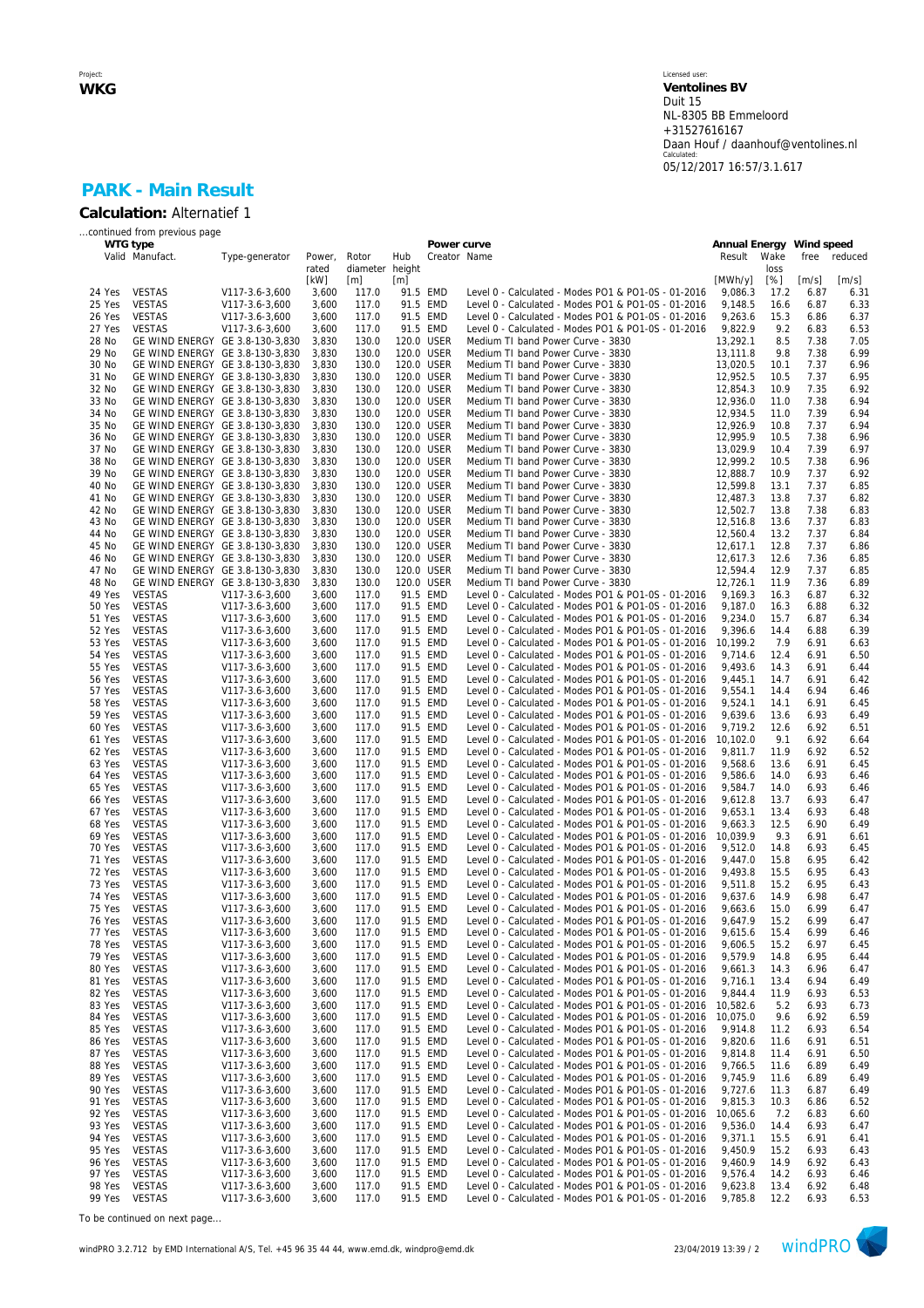# **PARK - Main Result**

**Calculation:** Alternatief 1

| continued from previous page |  |  |
|------------------------------|--|--|
|                              |  |  |

|         | WTG type        |                |       |                   |                   | Power curve  |                                                     | Annual Energy |      | Wind speed            |                     |
|---------|-----------------|----------------|-------|-------------------|-------------------|--------------|-----------------------------------------------------|---------------|------|-----------------------|---------------------|
|         | Valid Manufact. | Type-generator | Power | Rotor             | Hub               | Creator Name |                                                     | Result        | Wake | free                  | reduced             |
|         |                 |                | rated | diameter height   |                   |              |                                                     |               | loss |                       |                     |
|         |                 |                | [kW]  | $\lceil m \rceil$ | $\lceil m \rceil$ |              |                                                     | [MWh/y]       | [%]  | $\lfloor m/s \rfloor$ | $\lceil m/s \rceil$ |
| 100 Yes | <b>VESTAS</b>   | V117-3.6-3.600 | 3.600 | 117.0             | 91.5 EMD          |              | Level 0 - Calculated - Modes PO1 & PO1-0S - 01-2016 | 9.955.5       | 10.3 | 6.92                  | 6.58                |
| 101 Yes | <b>VESTAS</b>   | V117-3.6-3.600 | 3.600 | 117.0             | 91.5 EMD          |              | Level 0 - Calculated - Modes PO1 & PO1-0S - 01-2016 | 10.650.7      | 3.9  | 6.91                  | 6.76                |
| 102 Yes | <b>VESTAS</b>   | V117-3.6-3.600 | 3.600 | 117.0             | 91.5 FMD          |              | Level 0 - Calculated - Modes PO1 & PO1-0S - 01-2016 | 9.501.3       | 13.7 | 6.89                  | 6.47                |
| 103 Yes | <b>VESTAS</b>   | V117-3.6-3.600 | 3.600 | 117.0             | 91.5 FMD          |              | Level 0 - Calculated - Modes PO1 & PO1-0S - 01-2016 | 9.450.0       | 14.8 | 6.91                  | 6.44                |
| 104 Yes | <b>VESTAS</b>   | V117-3.6-3.600 | 3.600 | 117.0             | 91.5 FMD          |              | Level 0 - Calculated - Modes PO1 & PO1-0S - 01-2016 | 9.426.9       | 14.7 | 6.90                  | 6.43                |
| 105 Yes | <b>VESTAS</b>   | V117-3.6-3.600 | 3.600 | 117.0             | 91.5 EMD          |              | Level 0 - Calculated - Modes PO1 & PO1-0S - 01-2016 | 9.459.5       | 14.5 | 6.91                  | 6.44                |
| 106 Yes | <b>VESTAS</b>   | V117-3.6-3.600 | 3.600 | 117.0             | 91.5 FMD          |              | Level 0 - Calculated - Modes PO1 & PO1-0S - 01-2016 | 9.504.3       | 14.1 | 6.91                  | 6.45                |
| 107 Yes | <b>VESTAS</b>   | V117-3.6-3.600 | 3.600 | 117.0             | 91.5 FMD          |              | Level 0 - Calculated - Modes PO1 & PO1-0S - 01-2016 | 9.569.3       | 13.5 | 6.91                  | 6.47                |
| 108 Yes | <b>VESTAS</b>   | V117-3.6-3.600 | 3.600 | 117.0             | 91.5 FMD          |              | Level 0 - Calculated - Modes PO1 & PO1-0S - 01-2016 | 9.687.7       | 12.5 | 6.91                  | 6.51                |
| 109 Yes | <b>VESTAS</b>   | V117-3.6-3.600 | 3.600 | 117.0             | 91.5 FMD          |              | Level 0 - Calculated - Modes PO1 & PO1-0S - 01-2016 | 9.830.5       | 10.8 | 6.89                  | 6.55                |
| 110 Yes | <b>VESTAS</b>   | V117-3.6-3.600 | 3.600 | 117.0             | 91.5 FMD          |              | Level 0 - Calculated - Modes PO1 & PO1-0S - 01-2016 | 10.542.5      | 4.4  | 6.90                  | 6.74                |
|         |                 |                |       |                   |                   |              |                                                     |               |      |                       |                     |

Annual Energy results do not include any losses apart from wake losses. Additional losses and uncertainty must be considered for an investment decision.

### **WTG siting**

|        | X (east) | Dutch Stereo-RD/NAP 2008<br>Y (north) | Z Row data/Description                                                                                                     | Calculation period<br>Start | End                   |
|--------|----------|---------------------------------------|----------------------------------------------------------------------------------------------------------------------------|-----------------------------|-----------------------|
|        |          |                                       | $\lceil m \rceil$                                                                                                          |                             |                       |
| 1 New  |          |                                       | 180,318.0 509,223.0 -4.9 GE WIND ENERGY GE 3.8-130 3830 130.0 !O! hub: 120,0 m (TOT: 185,0 m) (5874)                       | 31/01/1993 31/01/2017       |                       |
| 2 New  |          |                                       | 180,458.0 508,751.0 -6.0 GE WIND ENERGY GE 3.8-130 3830 130.0 !O! hub: 120,0 m (TOT: 185,0 m) (5875)                       | 31/01/1993 31/01/2017       |                       |
| 3 New  |          |                                       | 180,598.0 508,280.0 -4.3 GE WIND ENERGY GE 3.8-130 3830 130.0 !O! hub: 120,0 m (TOT: 185,0 m) (5876)                       | 31/01/1993 31/01/2017       |                       |
| 4 New  |          |                                       | 180,738.0 507,808.0 -4.0 GE WIND ENERGY GE 3.8-130 3830 130.0 !O! hub: 120,0 m (TOT: 185,0 m) (5877)                       | 31/01/1993 31/01/2017       |                       |
| 5 New  |          |                                       | 180,878.0 507,337.0 -6.0 GE WIND ENERGY GE 3.8-130 3830 130.0 !O! hub: 120,0 m (TOT: 185,0 m) (5878)                       | 31/01/1993 31/01/2017       |                       |
| 6 New  |          |                                       | 181,018.0 506,865.0 -4.0 GE WIND ENERGY GE 3.8-130 3830 130.0 !O! hub: 120,0 m (TOT: 185,0 m) (5879)                       | 31/01/1993 31/01/2017       |                       |
| 7 New  |          |                                       | 181,158.0 506,393.0 -5.0 GE WIND ENERGY GE 3.8-130 3830 130.0 IO! hub: 120,0 m (TOT: 185,0 m) (5880)                       | 31/01/1993 31/01/2017       |                       |
| 8 New  |          |                                       | 181,299.0 505,922.0 -5.7 GE WIND ENERGY GE 3.8-130 3830 130.0 !O! hub: 120,0 m (TOT: 185,0 m) (5881)                       | 31/01/1993 31/01/2017       |                       |
| 9 New  |          |                                       | 181,447.0 505,422.0 -6.5 GE WIND ENERGY GE 3.8-130 3830 130.0 !O! hub: 120,0 m (TOT: 185,0 m) (5882)                       | 31/01/1993 31/01/2017       |                       |
| 10 New |          |                                       | 181,432.0 504,870.0 -4.0 GE WIND ENERGY GE 3.8-130 3830 130.0 !O! hub: 120,0 m (TOT: 185,0 m) (5883)                       | 31/01/1993 31/01/2017       |                       |
| 11 New |          |                                       | 181,291.0 504,305.0 -5.0 GE WIND ENERGY GE 3.8-130 3830 130.0 !O! hub: 120,0 m (TOT: 185,0 m) (5884)                       | 31/01/1993 31/01/2017       |                       |
| 12 New |          |                                       | 181,143.0 503,712.0 -5.7 GE WIND ENERGY GE 3.8-130 3830 130.0 !O! hub: 120,0 m (TOT: 185,0 m) (5885)                       | 31/01/1993 31/01/2017       |                       |
| 13 New |          |                                       | 180,994.0 503,118.0 -5.4 GE WIND ENERGY GE 3.8-130 3830 130.0 !O! hub: 120,0 m (TOT: 185,0 m) (5886)                       | 31/01/1993 31/01/2017       |                       |
| 14 New |          |                                       | 180,846.0 502,524.0 -5.1 GE WIND ENERGY GE 3.8-130 3830 130.0 !O! hub: 120,0 m (TOT: 185,0 m) (5887)                       | 31/01/1993 31/01/2017       |                       |
| 15 New |          |                                       | 180,704.0 501,956.0 -5.0 GE WIND ENERGY GE 3.8-130 3830 130.0 !O! hub: 120,0 m (TOT: 185,0 m) (5888)                       | 31/01/1993 31/01/2017       |                       |
| 16 New |          |                                       | 180,568.0 501,412.0 -5.0 GE WIND ENERGY GE 3.8-130 3830 130.0 !O! hub: 120,0 m (TOT: 185,0 m) (5889)                       | 31/01/1993 31/01/2017       |                       |
| 17 New |          |                                       | 180,438.0 500,893.0 -4.9 GE WIND ENERGY GE 3.8-130 3830 130.0 !O! hub: 120,0 m (TOT: 185,0 m) (5890)                       | 31/01/1993 31/01/2017       |                       |
| 18 New |          |                                       | 180,314.0 500,398.0 -5.1 GE WIND ENERGY GE 3.8-130 3830 130.0 !O! hub: 120,0 m (TOT: 185,0 m) (5891)                       | 31/01/1993 31/01/2017       |                       |
| 19 New |          |                                       | 180,038.0 499,969.0 -5.5 GE WIND ENERGY GE 3.8-130 3830 130.0 !O! hub: 120,0 m (TOT: 185,0 m) (5892)                       | 31/01/1993 31/01/2017       |                       |
| 20 New |          |                                       | 179,640.0 499,651.0 -6.0 GE WIND ENERGY GE 3.8-130 3830 130.0 !O! hub: 120,0 m (TOT: 185,0 m) (5893)                       | 31/01/1993 31/01/2017       |                       |
| 21 New |          |                                       | 179,242.0 499,332.0 -5.0 GE WIND ENERGY GE 3.8-130 3830 130.0 IO! hub: 120,0 m (TOT: 185,0 m) (5894)                       | 31/01/1993 31/01/2017       |                       |
| 22 New |          |                                       | 178,885.0 499,060.0 -5.0 VESTAS V117-3.6 3600 117.0 !O! hub: 91,5 m (TOT: 150,0 m) (5895)                                  |                             | 31/01/1993 31/01/2017 |
| 23 New |          |                                       | 178,562.0 498,806.0 -5.0 VESTAS V117-3.6 3600 117.0 !O! hub: 91,5 m (TOT: 150,0 m) (5896)                                  | 31/01/1993 31/01/2017       |                       |
| 24 New |          |                                       | 178,240.0 498,552.0 -5.1 VESTAS V117-3.6 3600 117.0 !O! hub: 91,5 m (TOT: 150,0 m) (5897)                                  |                             | 31/01/1993 31/01/2017 |
| 25 New |          |                                       | 177,918.0 498,299.0 -4.1 VESTAS V117-3.6 3600 117.0 ! O! hub: 91,5 m (TOT: 150,0 m) (5898)                                 |                             | 31/01/1993 31/01/2017 |
| 26 New |          |                                       | 177,596.0 498,045.0 -5.5 VESTAS V117-3.6 3600 117.0 !O! hub: 91,5 m (TOT: 150,0 m) (5899)                                  |                             | 31/01/1993 31/01/2017 |
| 27 New |          |                                       | 177,274.0 497,792.0 -7.4 VESTAS V117-3.6 3600 117.0 !O! hub: 91,5 m (TOT: 150,0 m) (5900)                                  | 31/01/1993 31/01/2017       |                       |
| 28 New |          |                                       | 183,025.0 505,975.0 -5.0 GE WIND ENERGY GE 3.8-130 3830 130.0 IO! hub: 120,0 m (TOT: 185,0 m) (5901)                       | 31/01/1993 31/01/2017       |                       |
| 29 New |          |                                       | 183,027.0 505,485.0 -4.8 GE WIND ENERGY GE 3.8-130 3830 130.0 !O! hub: 120,0 m (TOT: 185,0 m) (5902)                       | 31/01/1993 31/01/2017       |                       |
| 30 New |          |                                       | 183,028.0 504,995.0 -5.4 GE WIND ENERGY GE 3.8-130 3830 130.0 !O! hub: 120,0 m (TOT: 185,0 m) (5903)                       | 31/01/1993 31/01/2017       |                       |
| 31 New |          |                                       | 183,030.0 504,505.0 -5.0 GE WIND ENERGY GE 3.8-130 3830 130.0 !O! hub: 120,0 m (TOT: 185,0 m) (5904)                       | 31/01/1993 31/01/2017       |                       |
| 32 New |          |                                       | 182,978.0 504,018.0 -5.8 GE WIND ENERGY GE 3.8-130 3830 130.0 !O! hub: 120,0 m (TOT: 185,0 m) (5905)                       | 31/01/1993 31/01/2017       |                       |
| 33 New |          |                                       | 182,884.0 503,537.0 -4.0 GE WIND ENERGY GE 3.8-130 3830 130.0 !O! hub: 120,0 m (TOT: 185,0 m) (5906)                       | 31/01/1993 31/01/2017       |                       |
| 34 New |          |                                       | 182,791.0 503,056.0 -3.9 GE WIND ENERGY GE 3.8-130 3830 130.0 !O! hub: 120,0 m (TOT: 185,0 m) (5907)                       | 31/01/1993 31/01/2017       |                       |
| 35 New |          |                                       | 182,697.0 502,575.0 -4.3 GE WIND ENERGY GE 3.8-130 3830 130.0 !O! hub: 120,0 m (TOT: 185,0 m) (5908)                       | 31/01/1993 31/01/2017       |                       |
| 36 New |          |                                       | 182,599.0 502,070.0 -4.1 GE WIND ENERGY GE 3.8-130 3830 130.0 !O! hub: 120,0 m (TOT: 185,0 m) (5909)                       | 31/01/1993 31/01/2017       |                       |
| 37 New |          |                                       | 182,497.0 501,544.0 -3.3 GE WIND ENERGY GE 3.8-130 3830 130.0 !O! hub: 120,0 m (TOT: 185,0 m) (5910)                       | 31/01/1993 31/01/2017       |                       |
| 38 New |          |                                       | 182,395.0 501,018.0 -4.1 GE WIND ENERGY GE 3.8-130 3830 130.0 !O! hub: 120,0 m (TOT: 185,0 m) (5911)                       | 31/01/1993 31/01/2017       |                       |
| 39 New |          |                                       | 182,292.0 500,492.0 -6.0 GE WIND ENERGY GE 3.8-130 3830 130.0 !O! hub: 120,0 m (TOT: 185,0 m) (5912)                       | 31/01/1993 31/01/2017       |                       |
| 40 New |          |                                       | 182,190.0 499,966.0 -4.8 GE WIND ENERGY GE 3.8-130 3830 130.0 IO! hub: 120,0 m (TOT: 185,0 m) (5913)                       | 31/01/1993 31/01/2017       |                       |
| 41 New |          |                                       | 181,881.0 499,582.0 -4.1 GE WIND ENERGY GE 3.8-130 3830 130.0 !O! hub: 120,0 m (TOT: 185,0 m) (5914)                       | 31/01/1993 31/01/2017       |                       |
| 42 New |          |                                       | 181,573.0 499,198.0 -4.0 GE WIND ENERGY GE 3.8-130 3830 130.0 !O! hub: 120,0 m (TOT: 185,0 m) (5915)                       | 31/01/1993 31/01/2017       |                       |
| 43 New |          |                                       | 181,264.0 498,815.0 -5.0 GE WIND ENERGY GE 3.8-130 3830 130.0 !O! hub: 120,0 m (TOT: 185,0 m) (5916)                       | 31/01/1993 31/01/2017       |                       |
| 44 New |          |                                       | 180,956.0 498,431.0 -5.0 GE WIND ENERGY GE 3.8-130 3830 130.0 IO! hub: 120,0 m (TOT: 185,0 m) (5917)                       | 31/01/1993 31/01/2017       |                       |
| 45 New |          |                                       | 180,647.0 498,047.0 -4.6 GE WIND ENERGY GE 3.8-130 3830 130.0 !O! hub: 120,0 m (TOT: 185,0 m) (5918) 31/01/1993 31/01/2017 |                             |                       |

*To be continued on next page...*